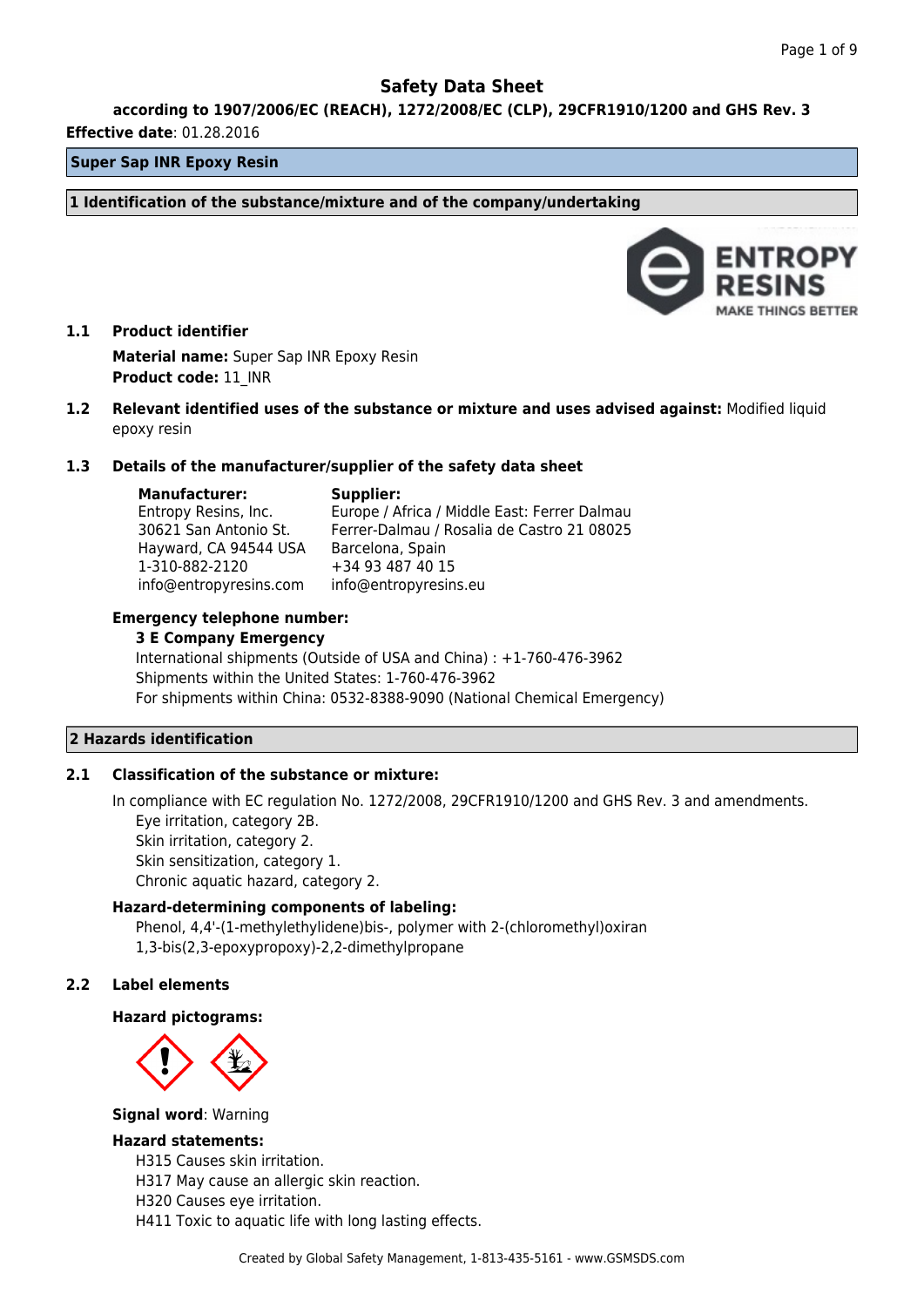### **according to 1907/2006/EC (REACH), 1272/2008/EC (CLP), 29CFR1910/1200 and GHS Rev. 3**

#### **Effective date**: 01.28.2016

## **Super Sap INR Epoxy Resin**

### **Precautionary statements:**

P261 Avoid breathing dust/fume/gas/mist/vapors/spray.

P264 Wash skin thoroughly after handling.

P272 Contaminated work clothing should not be allowed out of the workplace.

P273 Avoid release to the environment.

P280 Wear protective gloves/protective clothing/eye protection/face protection.

P302+P352 If on skin: Wash with soap and water.

P305+P351+P338 If in eyes: Rinse cautiously with water for several minutes. Remove contact lenses if present and easy to do. Continue rinsing.

P321 Specific treatment (see supplemental first aid instructions on this label).

P333+P313 If skin irritation or a rash occurs: Get medical advice/attention.

P362 Take off contaminated clothing and wash before reuse.

P391 Collect spillage.

P501 Dispose of contents and container as instructed in Section 13.

### **2.3 Other hazards:** None known

### **Information concerning particular hazards for humans and environment:**

The product has to be labeled due to the calculation procedure of the "General Classification guideline for preparations of the EU" in the latest valid version.

### **Classification system:**

The classification is according to EC regulation No. 1272/2008, 29CFR1910/1200 and GHS Rev. 3 and amendments, and extended by company and literature data. The classification is in accordance with the latest editions of international substances lists, and is supplemented by information from technical literature and by information provided by the company.

## **3 Composition/information on ingredients**

### **3.1 Chemical characterization:** None

**3.2 Description:** None

### **3.3 Hazardous components (percentages by weight)**

| <b>Identification</b>            | <b>Name</b>                                                                    | <b>Classification</b>                                                                       | Wt. %      |
|----------------------------------|--------------------------------------------------------------------------------|---------------------------------------------------------------------------------------------|------------|
| <b>CAS number:</b><br>25068-38-6 | Phenol, 4,4'-(1-methylethylidene)bis-, polymer<br>with 2-(chloromethyl) oxiran | Skin Sens. 1; H317<br>Skin Irrit. 2 ; H315<br>Eye Irrit. 2; H319<br>Aquatic Chronic 2; H411 | 70-99      |
| <b>CAS number:</b><br>17557-23-2 | 1,3-bis(2,3-epoxypropoxy)-2,2-dimethylpropane                                  | Skin Sens. 1; H317<br>Skin Irrit. 2 ; H315                                                  | $2 - 20$   |
| <b>CAS number:</b><br>68609-97-2 | TK CHEMMOD 8 EPOXY MOD BLK                                                     | Skin Sens. 1; H317<br>Skin Irrit. 2 ; H315<br>Eye Irrit. 2; H319                            | $0.01 - 5$ |

### **3.4 Additional information:** None.

## **4 First aid measures**

### **4.1 Description of first aid measures**

**General information:** None.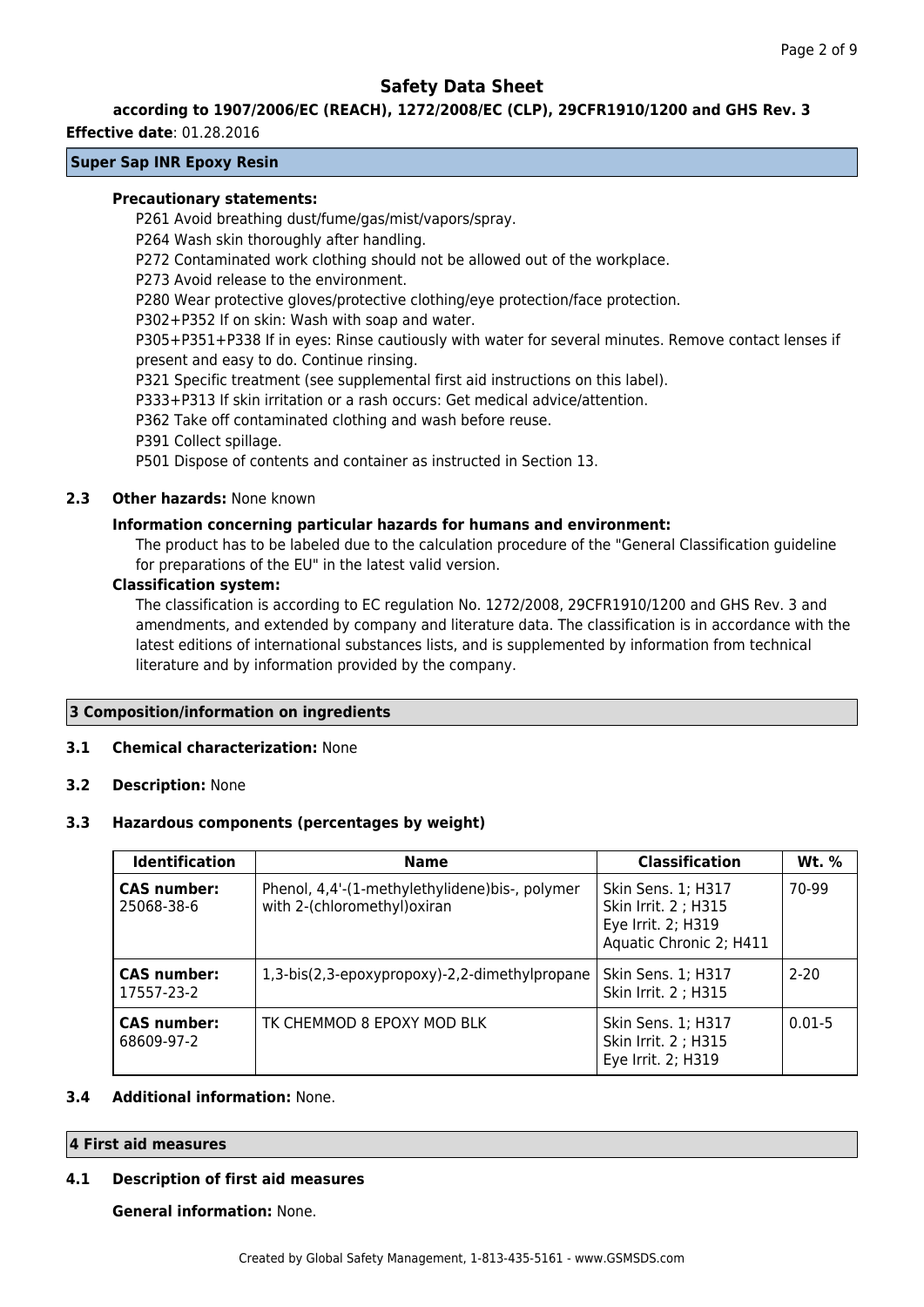## **according to 1907/2006/EC (REACH), 1272/2008/EC (CLP), 29CFR1910/1200 and GHS Rev. 3**

### **Effective date**: 01.28.2016

### **Super Sap INR Epoxy Resin**

#### **After inhalation:**

Loosen clothing as necessary and position individual in a comfortable position. Get medical advice/attention if you feel unwell. Maintain an unobstructed airway.

#### **After skin contact:**

Wash affected area with soap and water. Seek medical attention if symptoms develop or persist.

#### **After eye contact:**

Rinse/flush exposed eye(s) gently using water for 15-20 minutes. Remove contact lens(es) if able to do so during rinsing. Seek medical attention if irritation persists or if concerned.

#### **After swallowing:**

Rinse mouth and then drink plenty of water. Do not induce vomiting. Get medical advice/attention if you feel unwell.

### **4.2 Most important symptoms and effects, both acute and delayed:**

None

#### **4.3 Indication of any immediate medical attention and special treatment needed:**

No additional information.

## **5 Firefighting measures**

### **5.1 Extinguishing media**

### **Suitable extinguishing media:**

Use appropriate fire suppression agents for adjacent combustible materials or sources of ignition.

### **Unsuitable extinguishing media:** None

### **5.2 Special hazards arising from the substance or mixture:**

Thermal decomposition can lead to release of irritating gases and vapors.

### **5.3 Advice for firefighters**

### **Protective equipment:**

Wear protective eye wear, gloves and clothing. Refer to Section 8. Use typical firefighting equipment, self-contained breathing apparatus, special tightly sealed suit.

### **5.4 Additional information:**

Heating causes a rise in pressure, risk of bursting and combustion. Shut off sources of ignition. Carbon monoxide and carbon dioxide may form upon combustion.

## **6 Accidental release measures**

### **6.1 Personal precautions, protective equipment and emergency procedures:**

Ensure adequate ventilation. Ensure air handling systems are operational. Wear protective eye wear, gloves and clothing.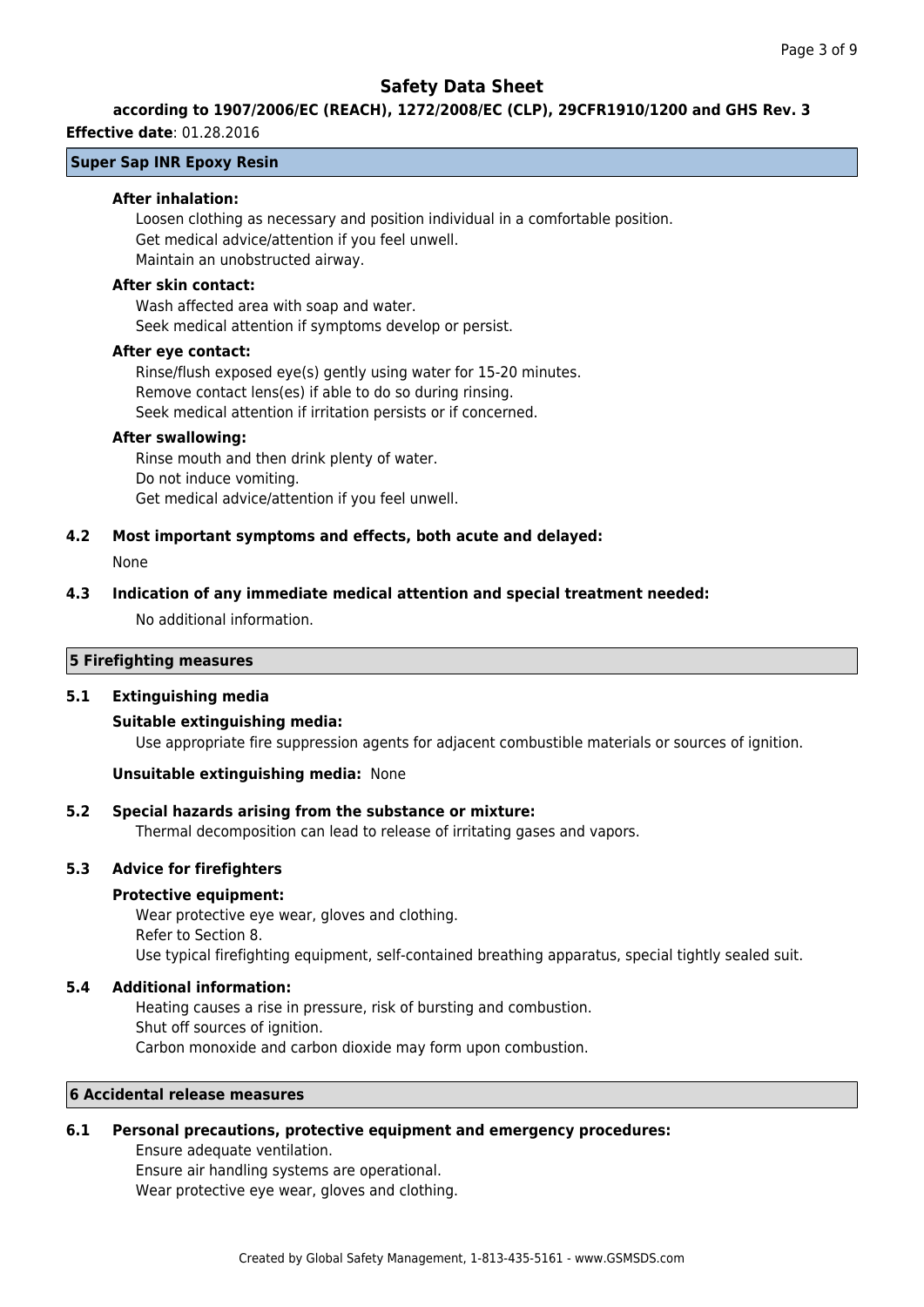## **according to 1907/2006/EC (REACH), 1272/2008/EC (CLP), 29CFR1910/1200 and GHS Rev. 3**

**Effective date**: 01.28.2016

## **Super Sap INR Epoxy Resin**

### **6.2 Environmental precautions:**

Should not be released into the environment. Prevent from reaching drains, sewer or waterway.

### **6.3 Methods and material for containment and cleaning up:**

Absorb with non-combustible liquid-binding material (sand, diatomaceus earth (clay) , acid binders, universal binders).

Dispose of contents / container in accordance with local regulations.

### **6.4 Reference to other sections:** None

### **7 Handling and storage**

### **7.1 Precautions for safe handling:**

Use only with adequate ventilation. Do not eat, drink, smoke or use personal products when handling chemical substances. Avoid breathing mist or vapor.

## **7.2 Conditions for safe storage, including any incompatibilities:**

Store in a cool, well-ventilated area. Store away from foodstuffs.

**7.3 Specific end use(s):** No additional information.

## **8 Exposure controls/personal protection**





**8.1 Control parameters:** No applicable occupational exposure limits.

### **8.2 Exposure controls**

### **Appropriate engineering controls:**

Provide exhaust ventilation or other engineering controls to keep the airborne concentrations of vapor and mists below the applicable workplace exposure limits (Occupational Exposure Limits-OELs) indicated above.

Emergency eye wash fountains and safety showers should be available in the immediate vicinity of use or handling.

### **Respiratory protection:**

When necessary, use NIOSH-approved breathing equipment.

### **Protection of skin:**

Select glove material based on rates of diffusion and degradation. Select glove material impermeable and resistant to the substance.

### **Eye protection:**

Safety goggles or glasses, or appropriate eye protection.

### **General hygienic measures:**

Wash contaminated clothing before reusing.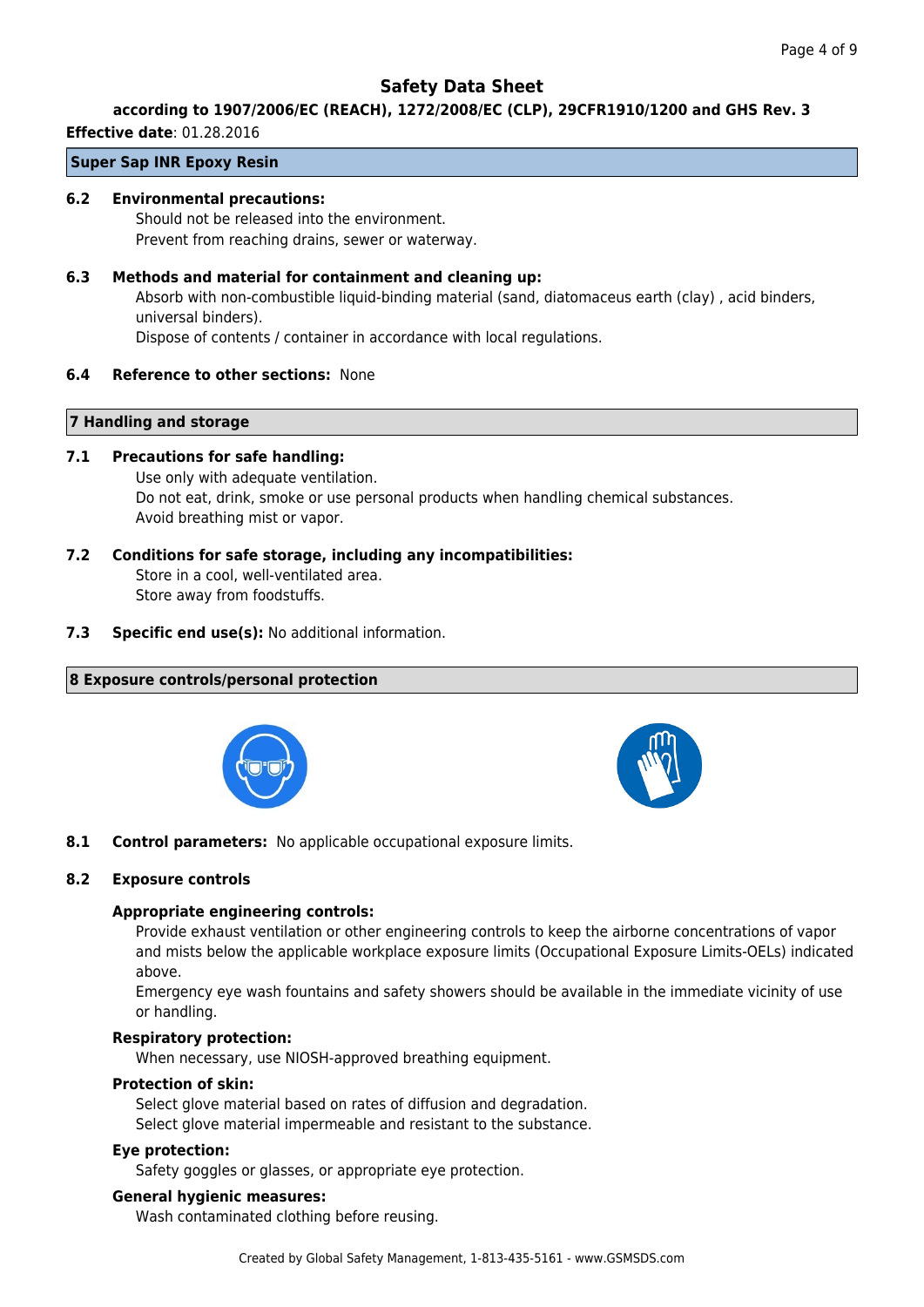## **according to 1907/2006/EC (REACH), 1272/2008/EC (CLP), 29CFR1910/1200 and GHS Rev. 3**

### **Effective date**: 01.28.2016

### **Super Sap INR Epoxy Resin**

Perform routine housekeeping. Wash hands before breaks and at the end of work. Avoid contact with skin, eyes and clothing.

### **9 Physical and chemical properties**

### **9.1 Information on basic physical and chemical properties**

| <b>Appearance (physical</b><br>state, color):         | Clear liquid                 | <b>Explosion limit lower:</b><br><b>Explosion limit upper:</b> | Not determined<br>Not determined |
|-------------------------------------------------------|------------------------------|----------------------------------------------------------------|----------------------------------|
| Odor:                                                 | <b>Odorless</b>              | Vapor pressure:                                                | Not determined                   |
| Odor threshold:                                       |                              | Not determined Vapor density:                                  | Not determined                   |
| pH-value:                                             |                              | Not determined Relative density:                               | Not determined                   |
| Melting/Freezing point:                               | Not determined Solubilities: |                                                                | Not determined or not available. |
| <b>Boiling point/range:</b>                           | $>220^\circ F$               | <b>Partition coefficient (n-</b><br>octanol/water):            | Not determined                   |
| <b>Flash point (closed cup):</b> $\geq 210^{\circ}$ F |                              | <b>Auto/Self-ignition</b><br>temperature:                      | Not determined                   |
| <b>Evaporation rate:</b>                              | Not determined               | <b>Decomposition</b><br>temperature:                           | Not determined                   |
| <b>Flammability (solid,</b><br>gaseous):              |                              | Not determined Dynamic viscosity:                              | Not determined                   |
| Density:                                              | 1.09 at 20°C                 | <b>Kinematic viscosity:</b>                                    | 1800                             |

## **10 Stability and reactivity**

- **10.1 Reactivity:** Does not react under normal conditions of use and storage.
- **10.2 Chemical stability:** Stable under normal conditions of use and storage.
- **10.3 Possibility of hazardous reactions:** None under normal conditions of use and storage.
- **10.4 Conditions to avoid:** None known.
- **10.5 Incompatible materials:** None known.
- **10.6 Hazardous decomposition products:** None known.

### **11 Toxicological information**

### **11.1 Information on toxicological effects:**

**Routes of exposure:** No information available.

### **Acute toxicity:**

## **Oral**:

Phenol, 4,4'-(1-methylethylidene)bis-, polymer with 2-(chloromethyl)oxiran: LD50 Rat 13,800 mg/kg. 1,3-bis(2,3-epoxypropoxy)-2,2-dimethylpropane: LD50 Rat 4,500mg/kg.

**Skin corrosion/irritation:** No additional information.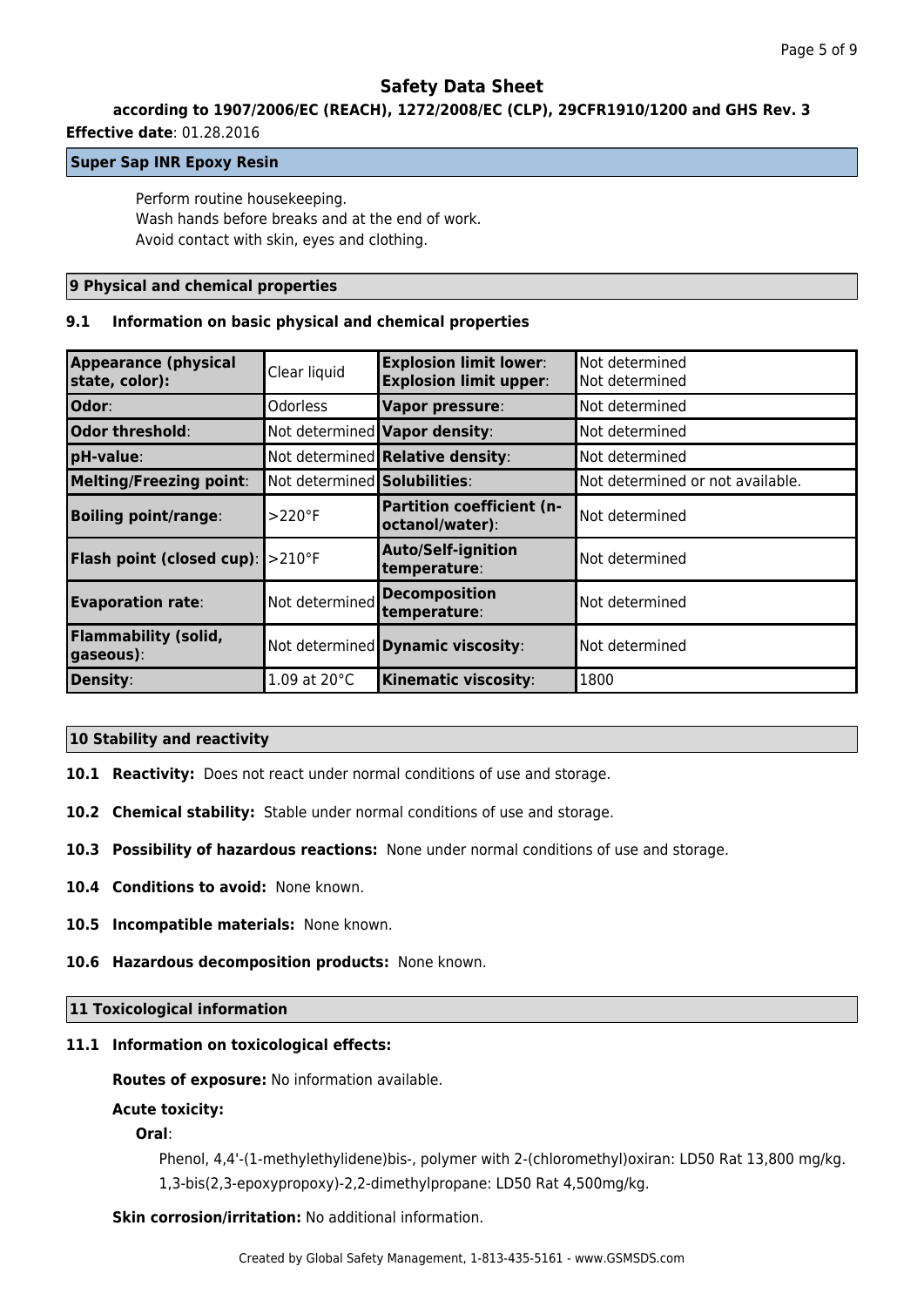### **according to 1907/2006/EC (REACH), 1272/2008/EC (CLP), 29CFR1910/1200 and GHS Rev. 3**

**Effective date**: 01.28.2016

### **Super Sap INR Epoxy Resin**

**Serious eye damage/irritation:** No additional information.

**Respiratory or skin sensitization:** No additional information.

**Carcinogenicity:** No additional information.

**IARC (International Agency for Research on Cancer):** None of the ingredients are listed.

**NTP (National Toxicology Program):** None of the ingredients are listed.

**Germ cell mutagenicity:** No additional information.

**Reproductive Toxicity:** No additional information.

**STOT-single and repeated exposure:** No additional information.

**Aspiration toxicity:** No information available.

**Additional toxicological information:** No additional information.

### **12 Ecological information**

- **12.1 Toxicity:** No additional information.
- **12.2 Persistence and degradability:** No additional information.
- **12.3 Bioaccumulative potential:** No additional information.
- **12.4 Mobility in soil:** No additional information. **General notes:** No additional information.

**12.5 Results of PBT and vPvB assessment:**

**PBT:** No additional information.

**vPvB:** No additional information.

### **12.6 Other adverse effects:** No additional information.

## **13 Disposal considerations**

## **13.1 Waste treatment methods**

### **Relevant information:**

(US 40CFR262.11). It is the responsibility of the waste generator to properly characterize all waste materials according to applicable regulatory entities.

## **14 Transport information**

### **Land transport:**

### **DOT (49 CFR) transport**

| 14.1 UN Number:                   | UN3082                                            |
|-----------------------------------|---------------------------------------------------|
|                                   |                                                   |
| 14.2 UN Proper shipping name:     | Environmentally hazardous substance, liquid n.o.s |
| 14.3 UN Transport hazard classes: | 9                                                 |
|                                   |                                                   |
| 14.4 Packing group:               | Ш                                                 |
| Danger label:                     | 9 Miscellaneous dangerous substances and          |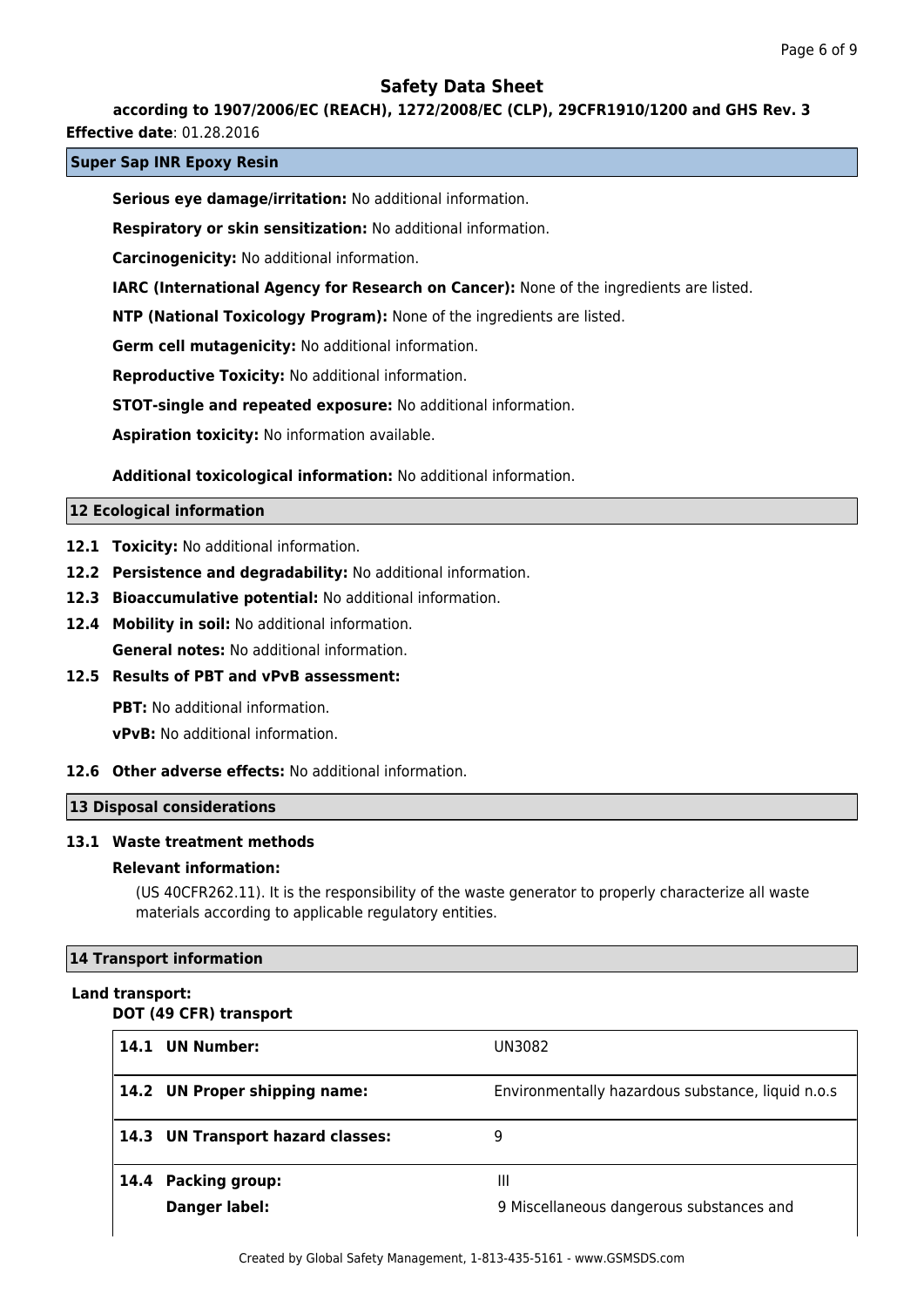# **according to 1907/2006/EC (REACH), 1272/2008/EC (CLP), 29CFR1910/1200 and GHS Rev. 3**

## **Effective date**: 01.28.2016

|                                   | <b>Super Sap INR Epoxy Resin</b>                              |                                                      |
|-----------------------------------|---------------------------------------------------------------|------------------------------------------------------|
|                                   |                                                               | articles<br>đħ.                                      |
|                                   | 14.5 Environmental hazards:                                   | Yes                                                  |
|                                   | 14.6 Special precautions for user:<br>None                    |                                                      |
| <b>ADR/RID</b>                    |                                                               |                                                      |
|                                   | 14.1 UN Number:                                               | <b>UN3082</b>                                        |
|                                   | 14.2 UN Proper shipping name:                                 | Environmentally hazardous substance, liquid n.o.s    |
|                                   | 14.3 UN Transport hazard classes:                             | 9                                                    |
|                                   | 14.4 Packing group:                                           | Ш                                                    |
|                                   | <b>Danger label:</b>                                          | 9 Miscellaneous dangerous substances and<br>articles |
|                                   |                                                               | đħ                                                   |
|                                   | <b>Tunnel restriction code:</b><br><b>Transport category:</b> | None<br>None                                         |
|                                   | <b>Hazard ID number:</b>                                      | None                                                 |
|                                   | 14.5 Environmental hazards:                                   | Yes                                                  |
|                                   | 14.6 Special precautions for user:<br>None                    |                                                      |
| Air transport:<br><b>IATA-DGR</b> |                                                               |                                                      |
|                                   | 14.1 UN Number:                                               | <b>UN3082</b>                                        |
|                                   | 14.2 UN Proper shipping name:                                 | Environmentally hazardous substance, liquid n.o.s    |
|                                   | 14.3 UN Transport hazard classes:                             | 9                                                    |
|                                   | 14.4 Packing group:                                           | $\mathop{\mathsf{III}}\nolimits$                     |
|                                   | <b>Danger label:</b>                                          | 9 Miscellaneous dangerous substances and             |
|                                   |                                                               | articles                                             |
|                                   |                                                               |                                                      |

**14.6 Special precautions for user:**

**14.5 Environmental hazards:** Yes

None

**Sea transport:**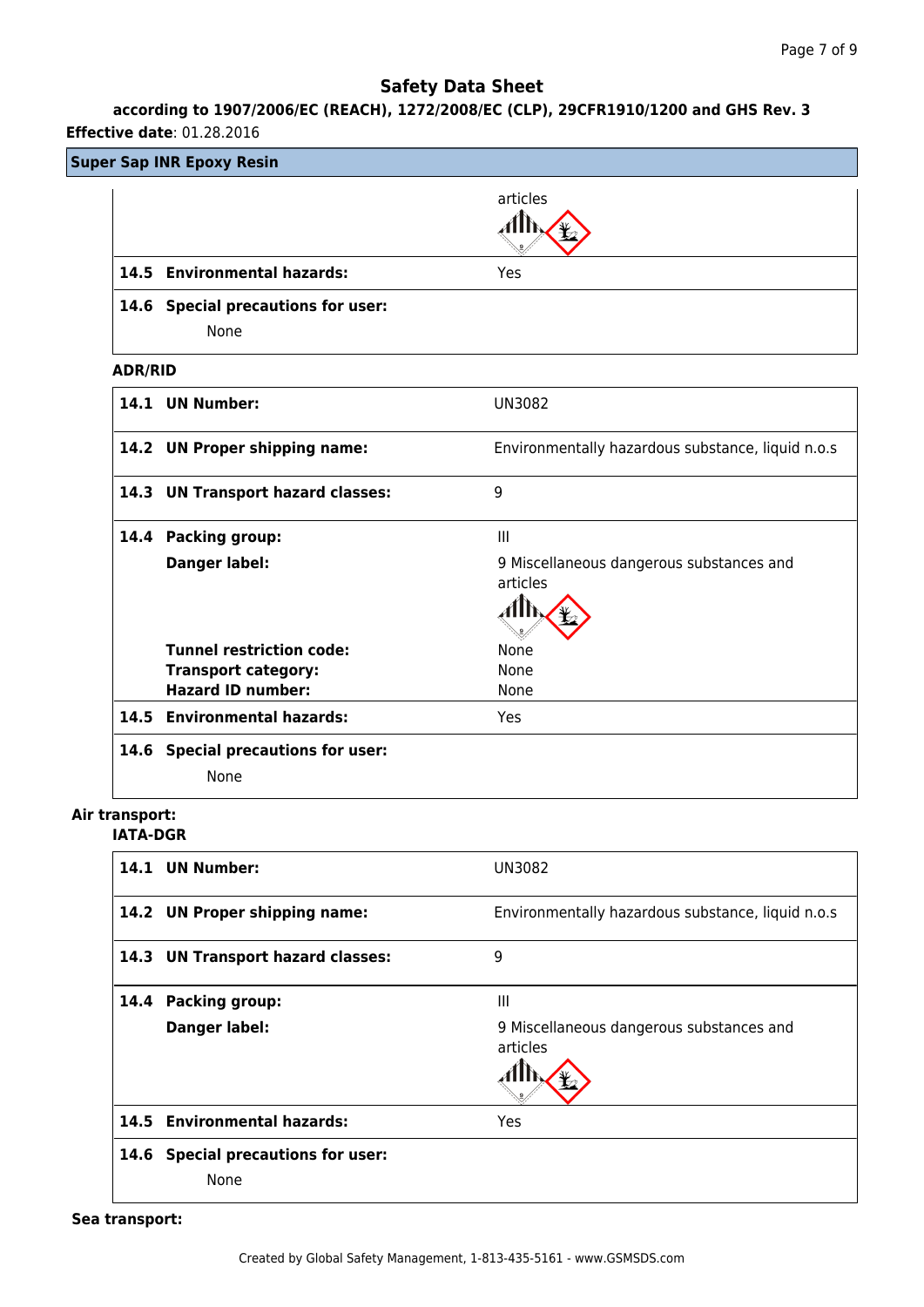**according to 1907/2006/EC (REACH), 1272/2008/EC (CLP), 29CFR1910/1200 and GHS Rev. 3 Effective date**: 01.28.2016

## **Super Sap INR Epoxy Resin**

### **IMDG**

|      | 14.1 UN Number:                      | UN3082                                               |
|------|--------------------------------------|------------------------------------------------------|
|      | 14.2 UN Proper shipping name:        | Environmentally hazardous substance, liquid n.o.s    |
|      | 14.3 UN Transport hazard classes:    | 9                                                    |
| 14.4 | <b>Packing group:</b>                | Ш                                                    |
|      | Danger label:                        | 9 Miscellaneous dangerous substances and<br>articles |
|      | <b>EMS</b> code:                     | None                                                 |
|      | 14.5 Environmental hazards:          | Yes                                                  |
| 14.6 | <b>Special precautions for user:</b> |                                                      |
|      | None                                 |                                                      |

## **14.7 Transport in bulk according to Annex II of MARPOL73/78 and the IBC Code:** Not applicable

### **15 Regulatory information**

### **15.1 Safety, health and environmental regulations/legislation specific for the substance or mixture.**

### **North American**

**SARA Section 311/312 (Specific toxic chemical listings)**:

Acute

**SARA Section 302 (Extremely hazardous substances)**: None of the ingredients are listed.

**SARA Section 313 (Specific toxic chemical listings)**: None of the ingredients are listed.

**TSCA (Toxic Substances Control Act):** All ingredients are listed.

**TSCA Rules and Orders:** Not applicable.

### **Proposition 65 (California):**

**Chemicals known to cause cancer**: None of the ingredients are listed. **Chemicals known to cause reproductive toxicity for females**: None of the ingredients are listed. **Chemicals known to cause reproductive toxicity for males**: None of the ingredients are listed. **Chemicals known to cause developmental toxicity**: None of the ingredients are listed.

### **Canada**

**Canadian Domestic Substances List (DSL)**: All ingredients are listed.

### **European Union**

**REACH Article 57 (SVHC)**: None of the ingredients are listed. **Germany MAK**: Not classified.

## **Australia**

**Australian Inventory of Chemical Substances (AICS)**: All ingredients are listed.